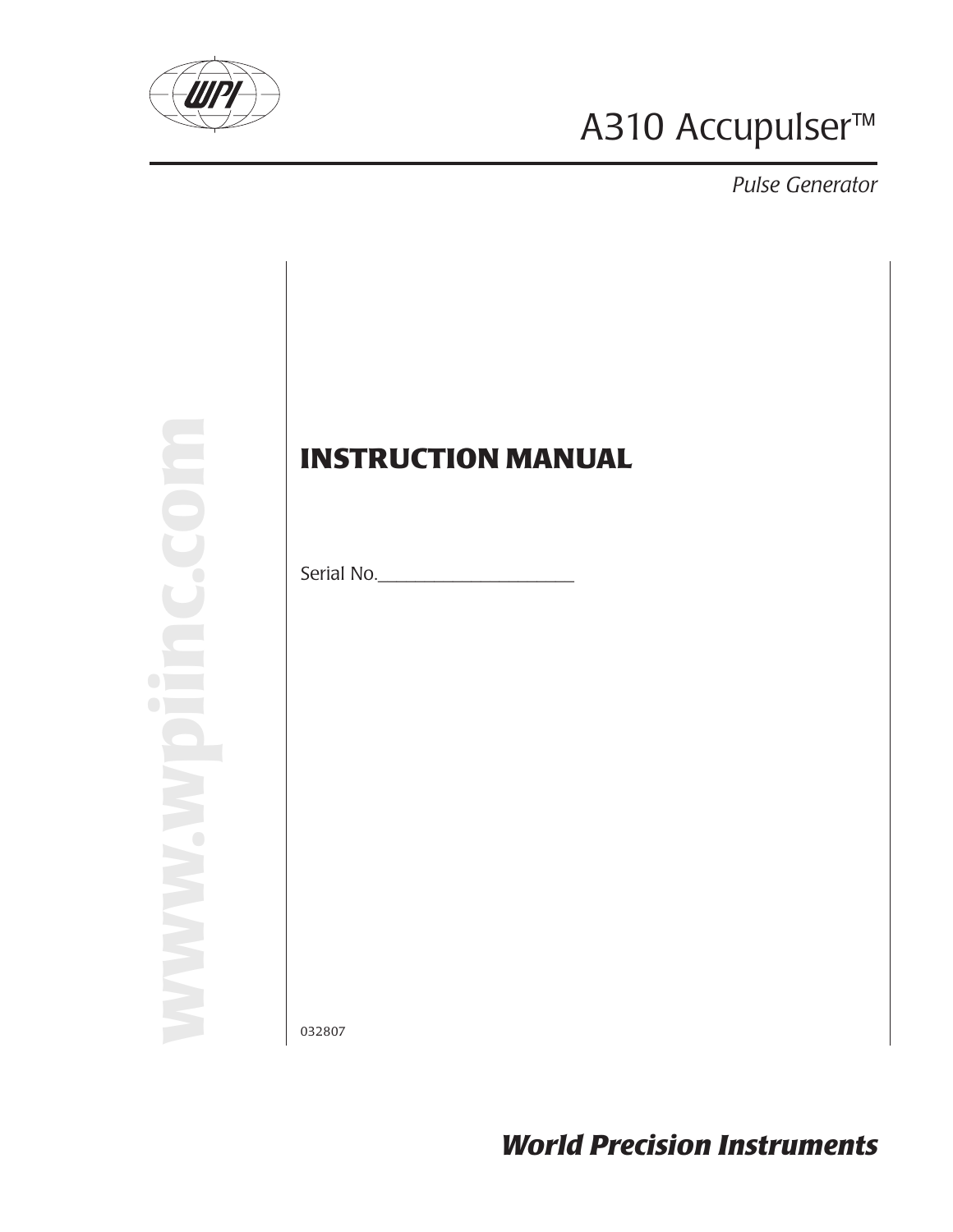

### A310 Accupulser<sup>™</sup> Pulse Generator

# **CONTENTS**

Copyright © 2001 by World Precision Instruments, Inc. All rights reserved. No part of this publication may be reproduced or translated into any language, in any form, without prior written permission of World Precision Instruments, Inc.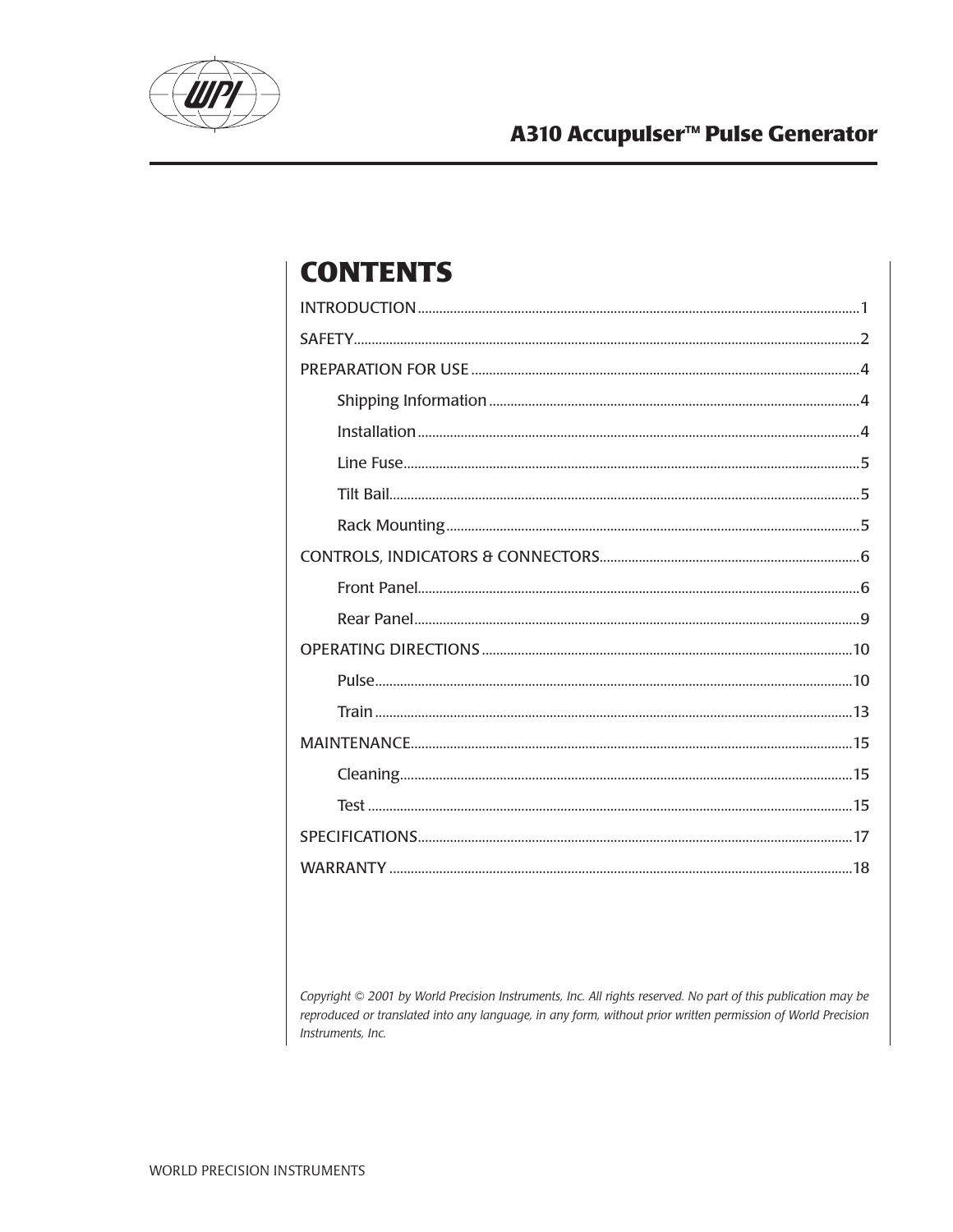

# **INTRODUCTION**

The Model A310 Accupulser™ is a second generation pulse generator/stimulator that combines the reproducibility and accuracy of digital electronics with the fine resolution and continuous adjustment characteristics of analog circuitry. All of the A310's timing parameters are entered via ten-turn readable controls and six-position range switches. Combining the accuracy of ten-turn dials with the A310's highly linear circuitry allows the outputs to be accurate to within 1% of the set value, over a range of seven orders of magnitude.

The A310 can produce single or double pulses in either continuous run, single-shot or train/burst modes. The duration of the train/burst is easily controlled by using the onboard envelope generator or by externally provided potential or dry-contact gating inputs.

Five separate outputs are available from the A310. The ISOLATOR output is designed to drive a WPI stimulus isolator and is also compatible with TTL and 5-volt CMOS circuits. The MONITOR output provides 10-15 volt (up to 50 milliampere) signals for viewing the output on an oscilloscope/recorder or for controlling other devices. A pair of low noise, VARIABLE outputs are amplitude variable from zero to  $+10$  volts and -10 volts, in two ranges, with a resolution of one millivolt. The TTL and 5 volt CMOS compatible, SYNC output provides short duration pulses which are synchronized with the beginning of each output interval.

Panel lights indicate when the user set parameters result in logical timing violations and when the outputs are active.

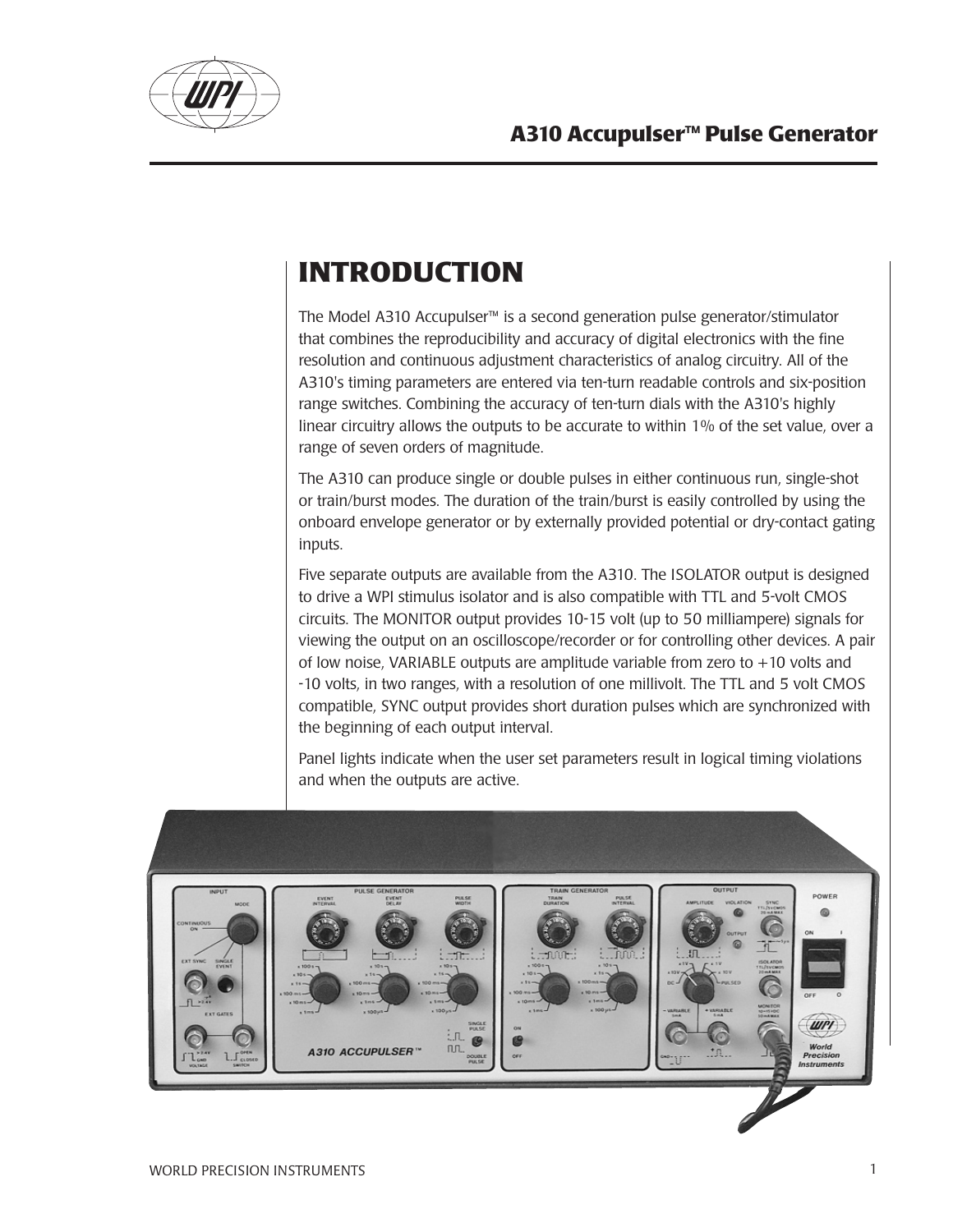

# **SAFETY**

#### **Terminology**

WARNING statements identify conditions or practices that could result in personal injury or loss of life.

CAUTION statements identify conditions or practices that could result in damage to the equipment or other property. When marked on the instrument, it also indicates a personal injury hazard not immediately accessible as you read the marking.

#### Do Not Use With Humans

*Warning: This instrument is for investigational use only in animals or other tests that do not involve human subjects.*

#### Power Source

This instrument is intended to operate from a power source that will not apply more than 250 volts rms between the supply (mains) conductors or between either supply conductor and ground. A protective (safety) ground connection by way of the grounding conductor (green with yellow stripe) in the power cord is essential for safe operation.

### Grounding the Instrument

This instrument is grounded through the grounding conductor of the power cord. To avoid electrical shock, plug the power cord into a properly wired receptacle before connecting to the instrument input and output terminals. A protective ground connection by way of the grounding conductor in the power cord is essential for safe operation.

*Warning: You must not remove or in any way bypass the grounding pin of the power cord.*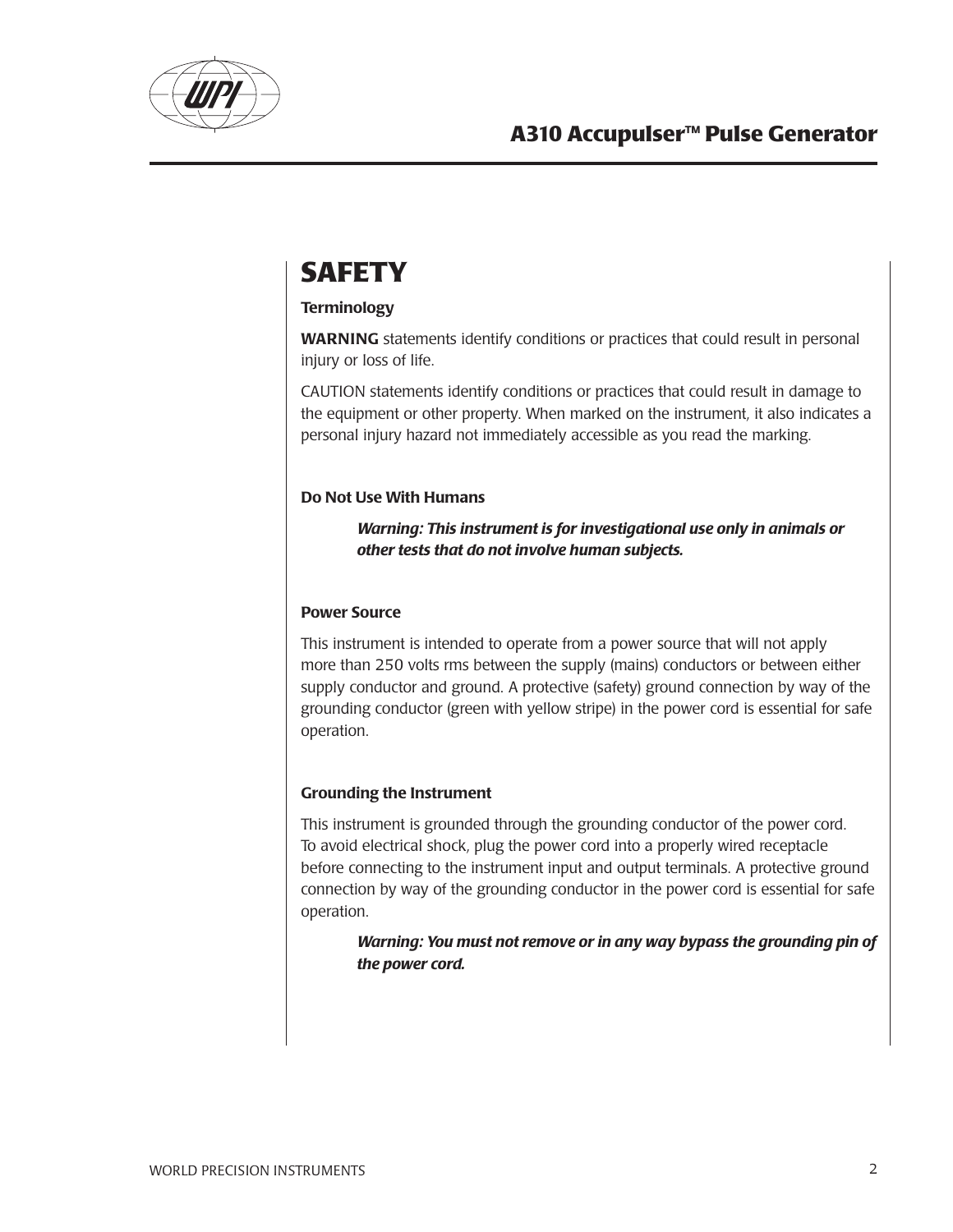

#### Use the Proper Power Cord

Use only the power cord specified for your instrument and locale. Use only a power cord that is in good condition.

#### Use the Proper Fuse

To avoid a fire hazard, use only the fuse specified for your instrument. Replacement fuses shall be identical in type, voltage rating, and current rating. Line fuses must match the selected voltage source of AC power and must be changed when the nominal voltage range is changed.

#### Do Not Operate in Explosive Atmospheres

To avoid explosion, do not operate this instrument in an atmosphere of explosive gases.

#### Do Not Remove Covers or Panels

To avoid personal injury, do not remove covers or panels from this instrument. Do not operate the instrument without properly installed covers or panels.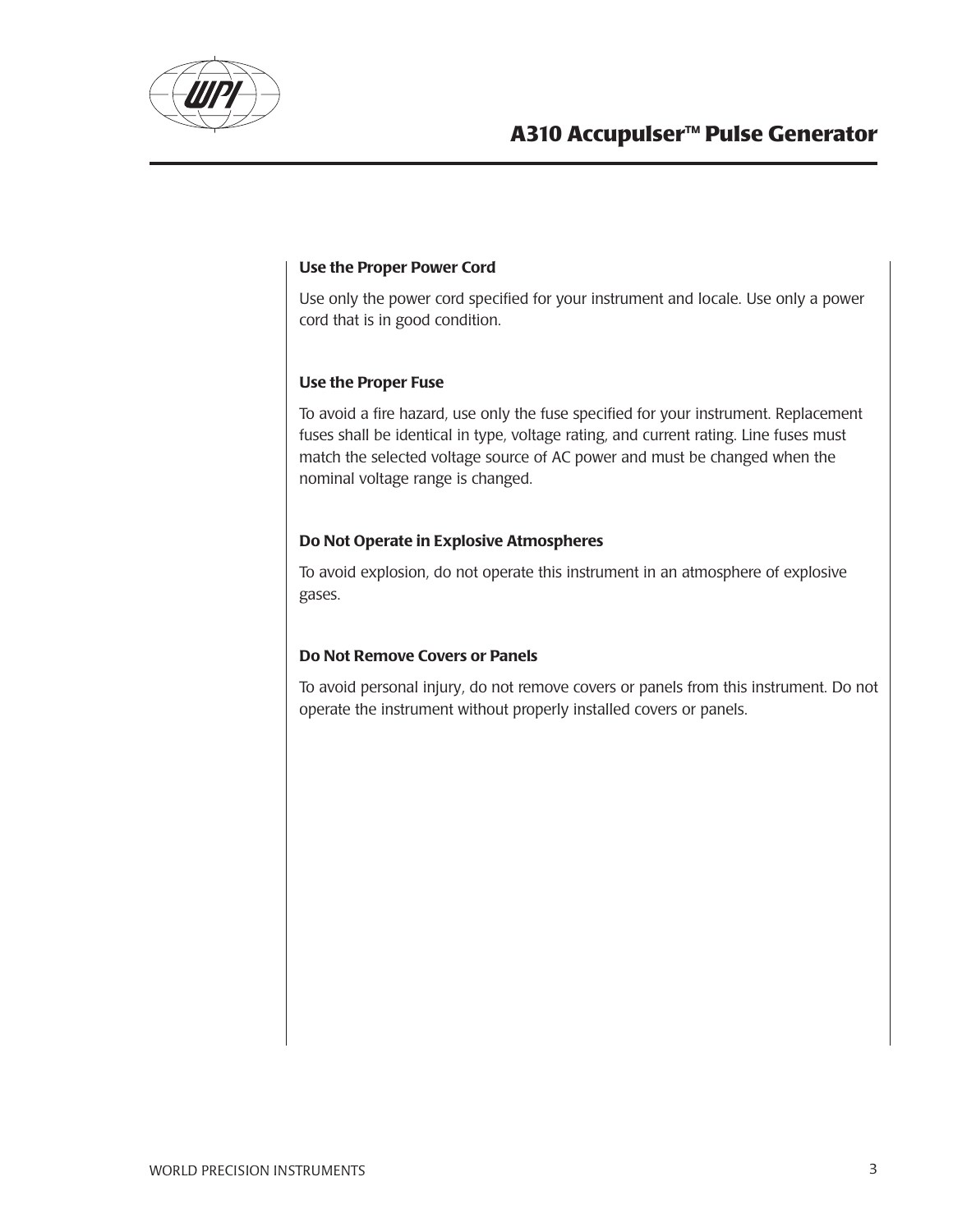

# **PREPARATION FOR USE**

This section describes the initial preparations required when the A310 Accupulser<sup>™</sup> is first placed into operation. Review the Safety guidelines on pages 4-5 before proceeding.

### Shipping Information

The A310 Accupulser™ is packaged and shipped in a foam-packed container. This manual and any options will be included with the instrument. Upon receipt of the the instrument, make a thorough inspection for proper contents and possible shipping damage. If reshipment is necessary, use the original container. If the original container is not available, use any suitable substitute that is rigid and of adequate size. Wrap the instrument in paper and surround with at least 100 mm (four inches) of shock absorbing material.

### **Installation**

### Input Power

CAUTION: The A310 Accupulser™ may be damaged if the Line Voltage Selector switch is not set to match the applied AC power source or the wrong line fuse is installed.

This instrument operates from either a 120V or 240V nominal AC power source. The rear panel is marked at the factory with the user's expected mains power. Before connecting the power cord, verify that, in fact, the correct mains power setting was provided and the appropriate line fuse is installed. If any doubt remains, the internal Line Voltage Selector switch may be adjusted.

#### *Warning: Before removing the cover, disconnect the instrument from the ac power source.*

The switch is located inside the instrument. To verify the voltage setting:

- 1. Remove the four screws (two on each side) on the side panels of the top cover.
- 2. Remove the instrument cover by sliding it straight upward.
- 3. Find the power supply printed wiring board next to the right side of the instrument.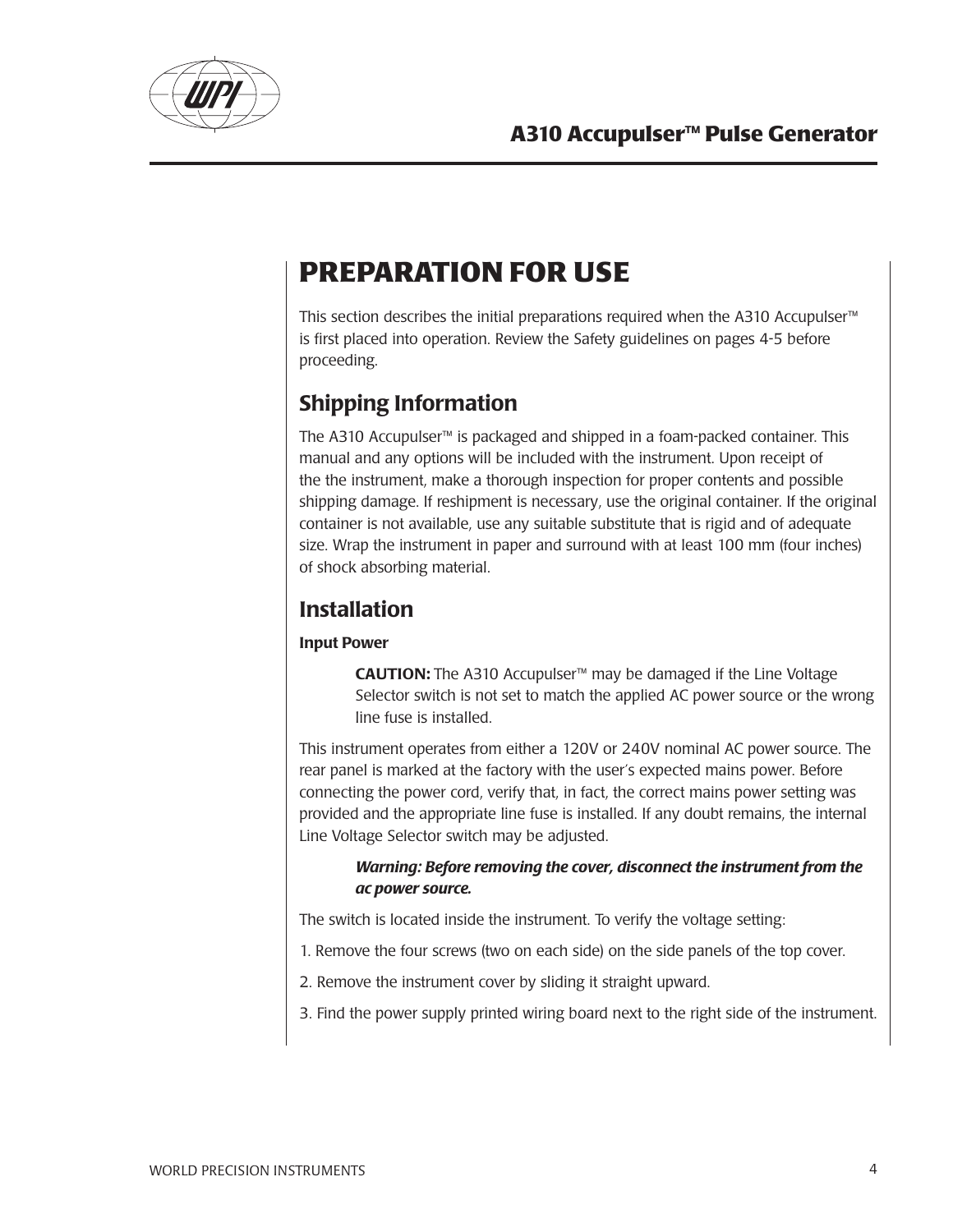

4. Locate the slide switch on the board and slide to the appropriate voltage setting. The actuator is marked and the visible marking is the actual voltage setting, i.e. 115V or 230V.

5. Reassemble the instrument by reversing the order of the above steps.

### **Line Fuse**

#### *Warning: Before attempting fuse replacement, disconnect the instrument from the ac power source.*

The instrument contains one fuse, located in the fuseholder on the back panel. The fuseholder is opened by inserting a screwdriver in the slot, pressing lightly, and twisting the cap 1/8-turn counterclockwise. Verify that the fuse contained in the fuseholder matches the desired line voltage. If necessary, replace the fuse with the type and rating specified on the back panel.

### **Tilt Bail**

The instrument is provided with a tilt bail. If use is desired, lift the front edge of the instrument, swing the bail down and forward, and snap into place.

### **Rack Mounting**

The instrument may be provided with a rack mounting kit for a standard 19 inch rack. Each mounting ear is assembled with two screws.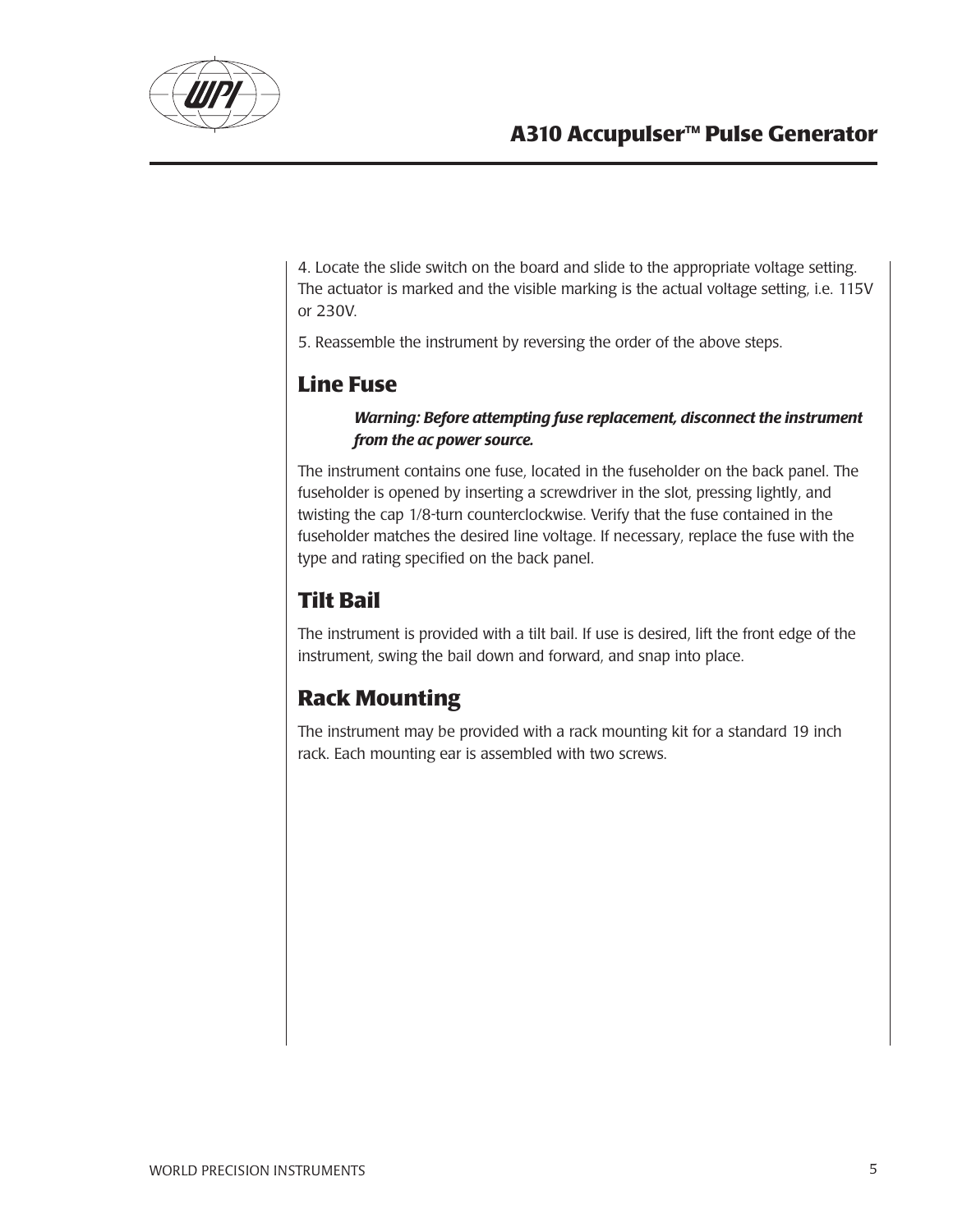

# **CONTROLS, INDICATORS & CONNECTORS**

# **Front Panel**

| <b>Input</b> |                                                                                                                                                                                                                                                                                                                                                                            |
|--------------|----------------------------------------------------------------------------------------------------------------------------------------------------------------------------------------------------------------------------------------------------------------------------------------------------------------------------------------------------------------------------|
|              | operation control signal.                                                                                                                                                                                                                                                                                                                                                  |
|              | CONTINUOUS ONprovides a continuously running internal time base<br>established by the setting of the EVENT INTERVAL controls.                                                                                                                                                                                                                                              |
|              | EXT SYNC replaces the EVENT INTERVAL time base by an external,<br>user-provided signal.                                                                                                                                                                                                                                                                                    |
|              | SINGLE EVENT replaces the EVENT INTERVAL time base by a one-time<br>signal provided by the user pressing the push button.                                                                                                                                                                                                                                                  |
|              | EXT GATES is the same as the CONTINUOUS ON mode, except that the<br>internal time base is only on when the appropriate signal is<br>applied to either of the two EXT GATES connectors.                                                                                                                                                                                     |
|              | EXT SYNC BNC connector input for an external signal to replace the<br>internal EVENT INTERVAL time base. Connector is only<br>active when selected by the MODE switch. The signal should<br>be positive on the center pin, referenced to the shell.                                                                                                                        |
|              | or sequence of pulses each time the switch is pressed. The<br>switch is only active when selected by the MODE switch.                                                                                                                                                                                                                                                      |
|              | EXT GATES Two BNC connectors provide external signal input, which<br>switches the internal EVENT INTERVAL time base on and off.<br>The connectors are only active when selected by the MODE<br>switch. The VOLTAGE signal should be positive on the center<br>pin, referenced to the shell. The SWITCH signal is a short-<br>circuit between the center pin and the shell. |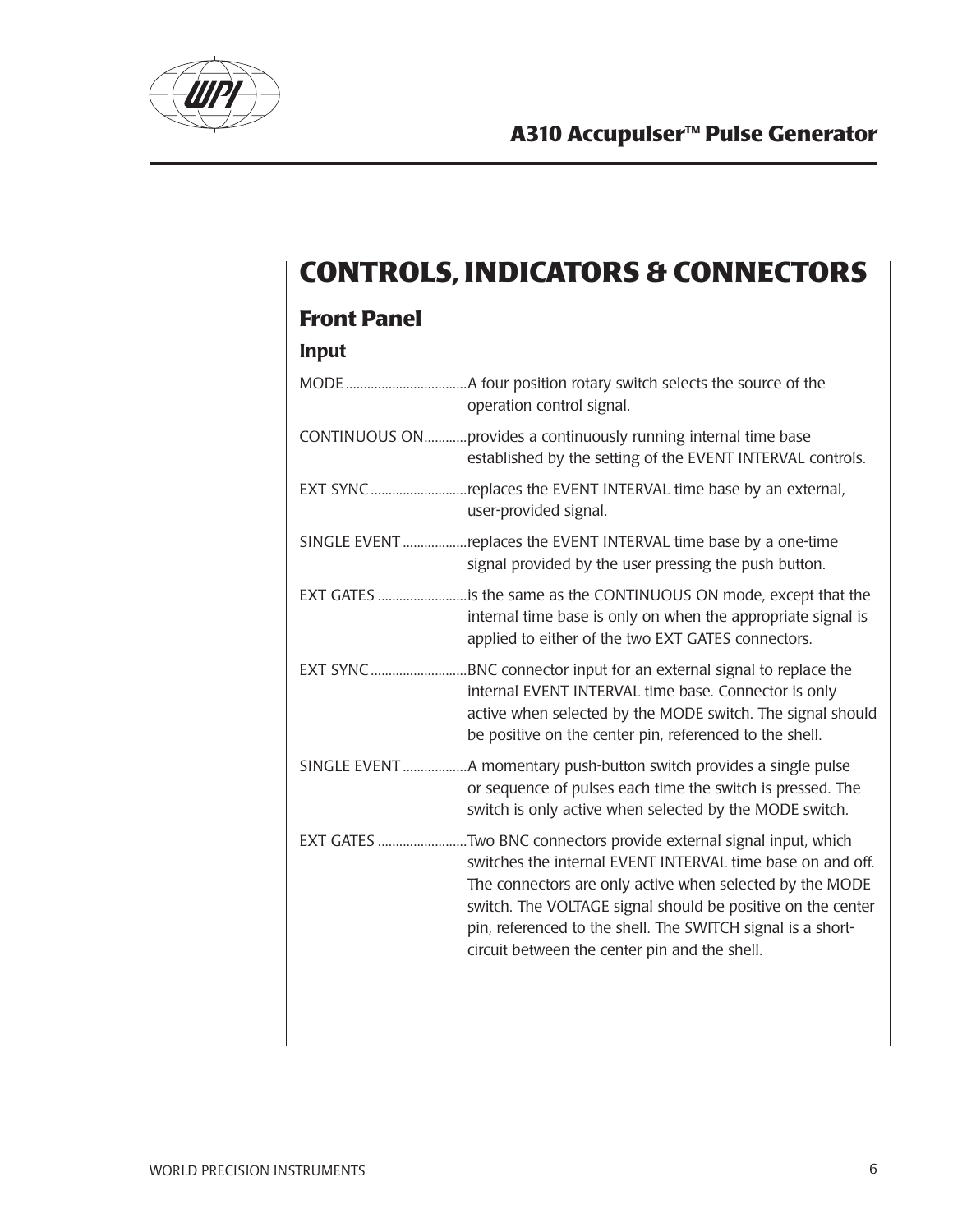

### Pulse Generator

|                        | EVENT INTERVALA ten-turn dial with an associated six-position rotary switch<br>are used to control the internal time base of the instrument.<br>The number set on the dial is multiplied by the position of<br>the Range switch. For example, 1.28 on the dial and x1ms<br>on the switch, represent an event interval of 1.28 ms.                                                                                                                                                                    |
|------------------------|------------------------------------------------------------------------------------------------------------------------------------------------------------------------------------------------------------------------------------------------------------------------------------------------------------------------------------------------------------------------------------------------------------------------------------------------------------------------------------------------------|
|                        | are used to control the delay between the internal or<br>external pulse starting the event interval and the beginning<br>of the first pulse in the event.                                                                                                                                                                                                                                                                                                                                            |
|                        | are used to control the duration of the pulse(s) within the<br>event interval.                                                                                                                                                                                                                                                                                                                                                                                                                       |
|                        | SINGLE/DOUBLE A two-position switch used to select a "twin" pulse. In the<br>SINGLE PULSE mode, the first pulse in an event appears<br>after the elapse of the event delay. In the DOUBLE mode, in<br>addition of the normal pulse(s) of the event interval, a pulse<br>is generated coincident with the beginning of the event<br>interval and of the same duration as the other pulse(s) of the<br>event interval. This feature is functional in both the pulse<br>and the train generation modes. |
| <b>Train Generator</b> |                                                                                                                                                                                                                                                                                                                                                                                                                                                                                                      |
|                        | generator function of the instrument.                                                                                                                                                                                                                                                                                                                                                                                                                                                                |
|                        | TRAIN DURATION  A ten-turn dial with an associated six-position rotary switch<br>are used to control the duration of the train of pulses. The<br>length of the train may be longer than the value set on the<br>dial because the last pulse of the train is, by design, of the<br>same duration as the earlier pulses.                                                                                                                                                                               |
|                        | PULSE INTERVAL A ten-turn dial with an associated six-position rotary switch<br>are used to control the time interval between the beginnings<br>of the pulses within a train.                                                                                                                                                                                                                                                                                                                        |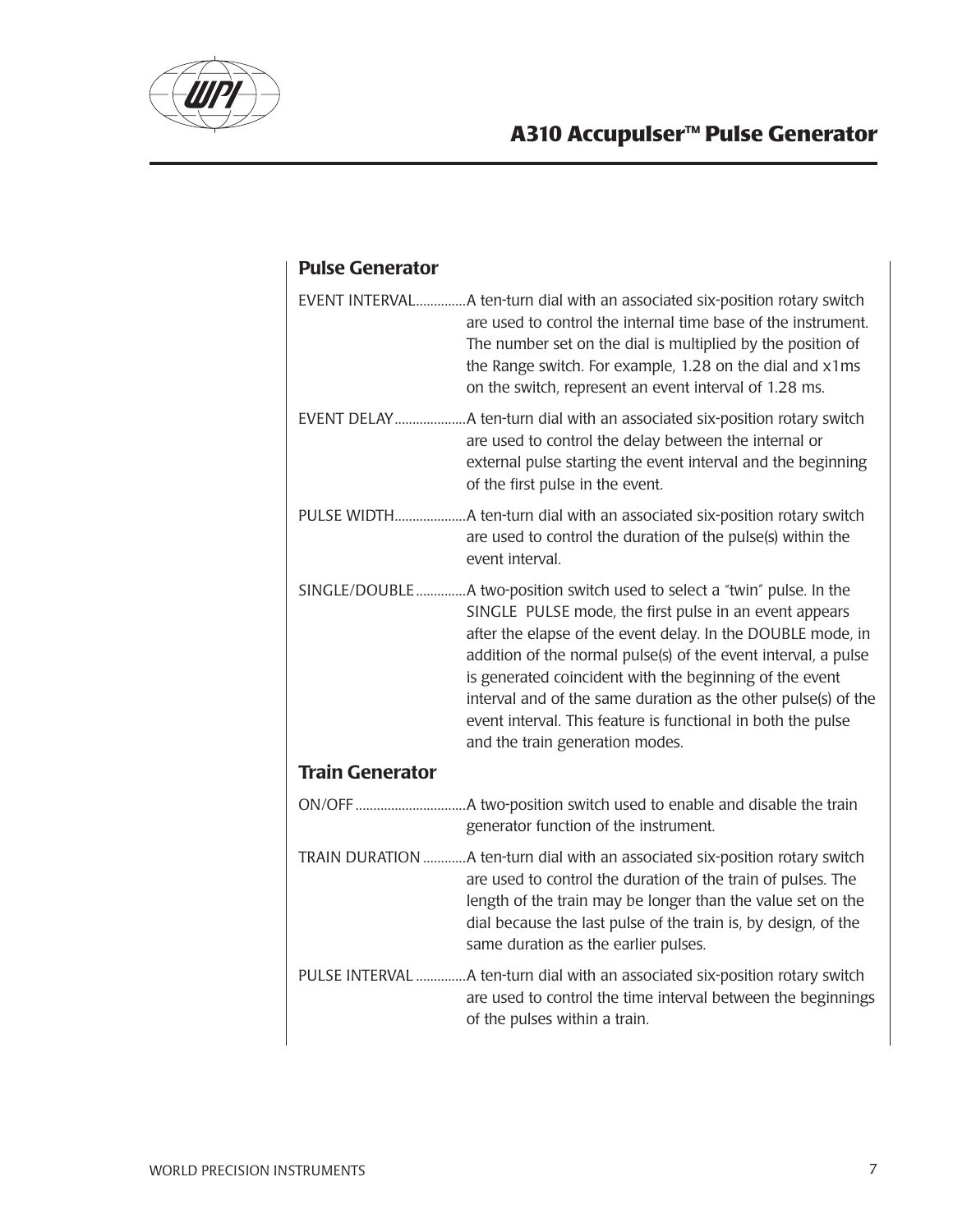

# **A310 Accupulser™ Pulse Generator**

| <b>Output</b> |                                                                                                                                                                                                                                                                                                                                                                                                                                    |
|---------------|------------------------------------------------------------------------------------------------------------------------------------------------------------------------------------------------------------------------------------------------------------------------------------------------------------------------------------------------------------------------------------------------------------------------------------|
|               | are used to control the amplitude of the signal through<br>the -VARIABLE and the +VARIABLE output connectors. The<br>number set on the dial is the actual value of the output<br>voltage, depending on the full scale value selected by the<br>position of the AMPLITUDE switch. For example, 10.00 on<br>the dial and DC x1V on the switch, represent a constant<br>-1.0V on the -VARIABLE and +1.0V on the +VARIABLE<br>outputs. |
|               | The DC positions represent a non-switching DC output<br>voltage even when the other outputs are providing<br>pulses. The PULSED positions provide switched outputs,<br>synchronous with the other outputs. DC outputs with the<br>least amount of "noise" are obtained by switching the INPUT<br>MODE out of CONTINUOUS ON and not providing an<br>external input.                                                                 |
|               | Signal polarity on the center pin is negative relative to the<br>connector shell.                                                                                                                                                                                                                                                                                                                                                  |
|               | Signal polarity on the center pin is positive relative to the<br>connector shell.                                                                                                                                                                                                                                                                                                                                                  |
|               | second, whenever the instrument is operating with timing<br>parameters that are in conflict with each other. Violations<br>are defined as follows:                                                                                                                                                                                                                                                                                 |
|               | EVENT DELAY is greater than EVENT INTERVAL.                                                                                                                                                                                                                                                                                                                                                                                        |
|               | PULSE WIDTH extends into the next EVENT INTERVAL.                                                                                                                                                                                                                                                                                                                                                                                  |
|               | TRAIN DURATION extends into the next EVENT INTERVAL.                                                                                                                                                                                                                                                                                                                                                                               |
|               | PULSE WIDTH is greater than PULSE INTERVAL.                                                                                                                                                                                                                                                                                                                                                                                        |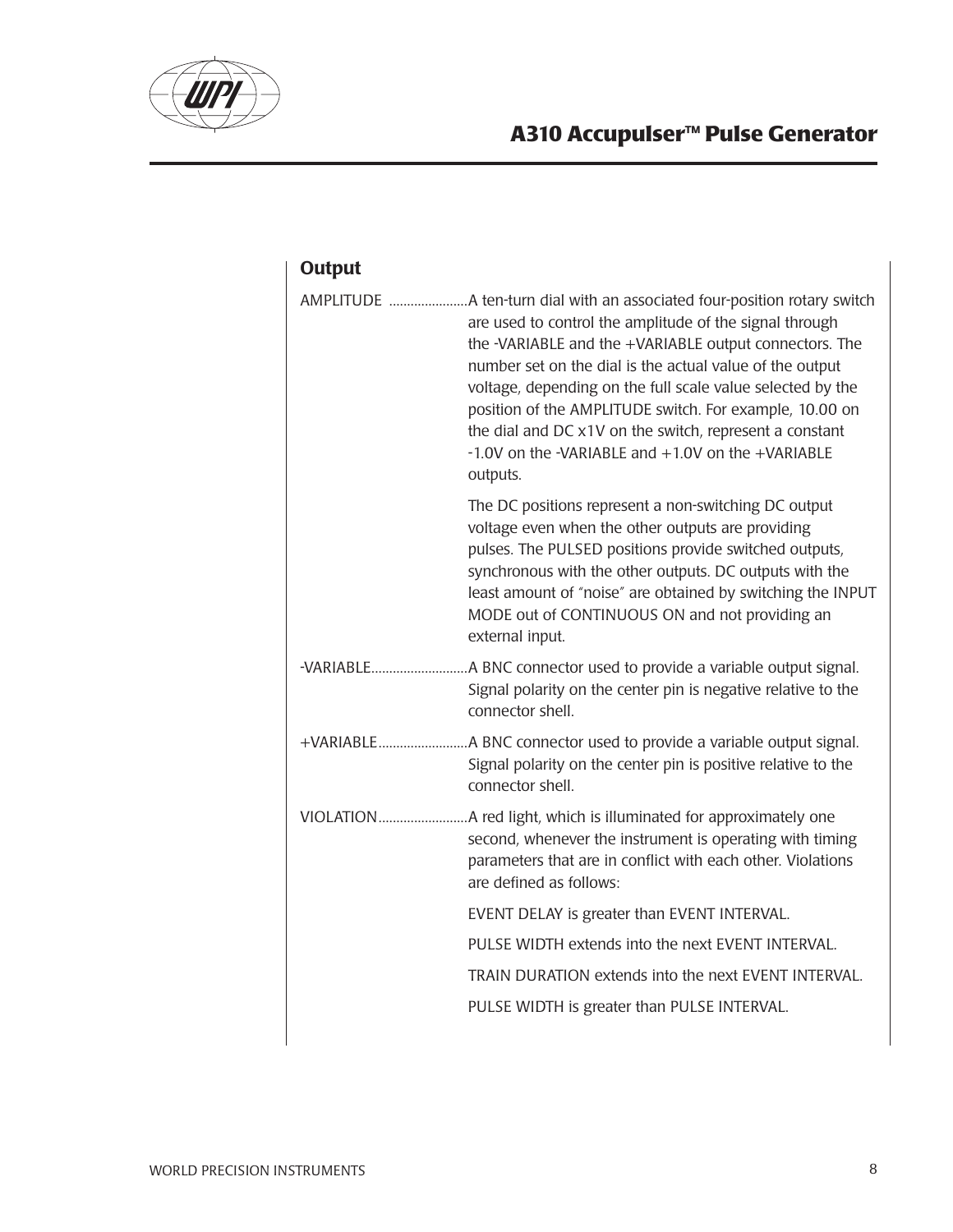

## **A310 Accupulser™ Pulse Generator**

|                   | the PULSE WIDTH and the TRAIN DURATION. The light<br>may not be visible when short pulses are generated with<br>large intervals between pulses. The light will appear to be<br>continuously on when pulses are generated with very short<br>intervals between pulses.                                                      |
|-------------------|----------------------------------------------------------------------------------------------------------------------------------------------------------------------------------------------------------------------------------------------------------------------------------------------------------------------------|
|                   | A BNC connector used to provide a narrow pulse at the<br>beginning of each EVENT INTERVAL. The signal on the<br>center pin is positive relative to the connector shell.                                                                                                                                                    |
| <b>ISOLATOR</b>   | .A BNC connector used to provide output pulses in<br>accordance with the preset timing parameters. The signal on<br>the center pin is positive relative to the connector shell. This<br>output is compatible with WPI Stimulus Isolators.                                                                                  |
|                   | accordance with the preset timing parameters. The signal on<br>the center pin is positive relative to the connector shell.                                                                                                                                                                                                 |
| <b>Power</b>      |                                                                                                                                                                                                                                                                                                                            |
|                   | connected to the instrument and the POWER switch is ON.                                                                                                                                                                                                                                                                    |
|                   | instrument.                                                                                                                                                                                                                                                                                                                |
| <b>Rear Panel</b> |                                                                                                                                                                                                                                                                                                                            |
|                   | Connector Polarized, 3-conductor, IEC320/CEE-22 connector is used<br>for line (mains) power input to the instrument. A removable<br>cordset, terminated with a NEMA 5-15P connector, is<br>standard. An alternate cordset may be supplied when<br>local circumstances dictate different mains voltages and<br>connections. |
|                   | FuseholderUsed for protective fuse in series with the high side (brown<br>or black wire) of the mains. Holder accepts 1/4 by 1-1/4 inch<br>(6.35mm by 31.8mm) fuses of the type indicated on the rear<br>panel.                                                                                                            |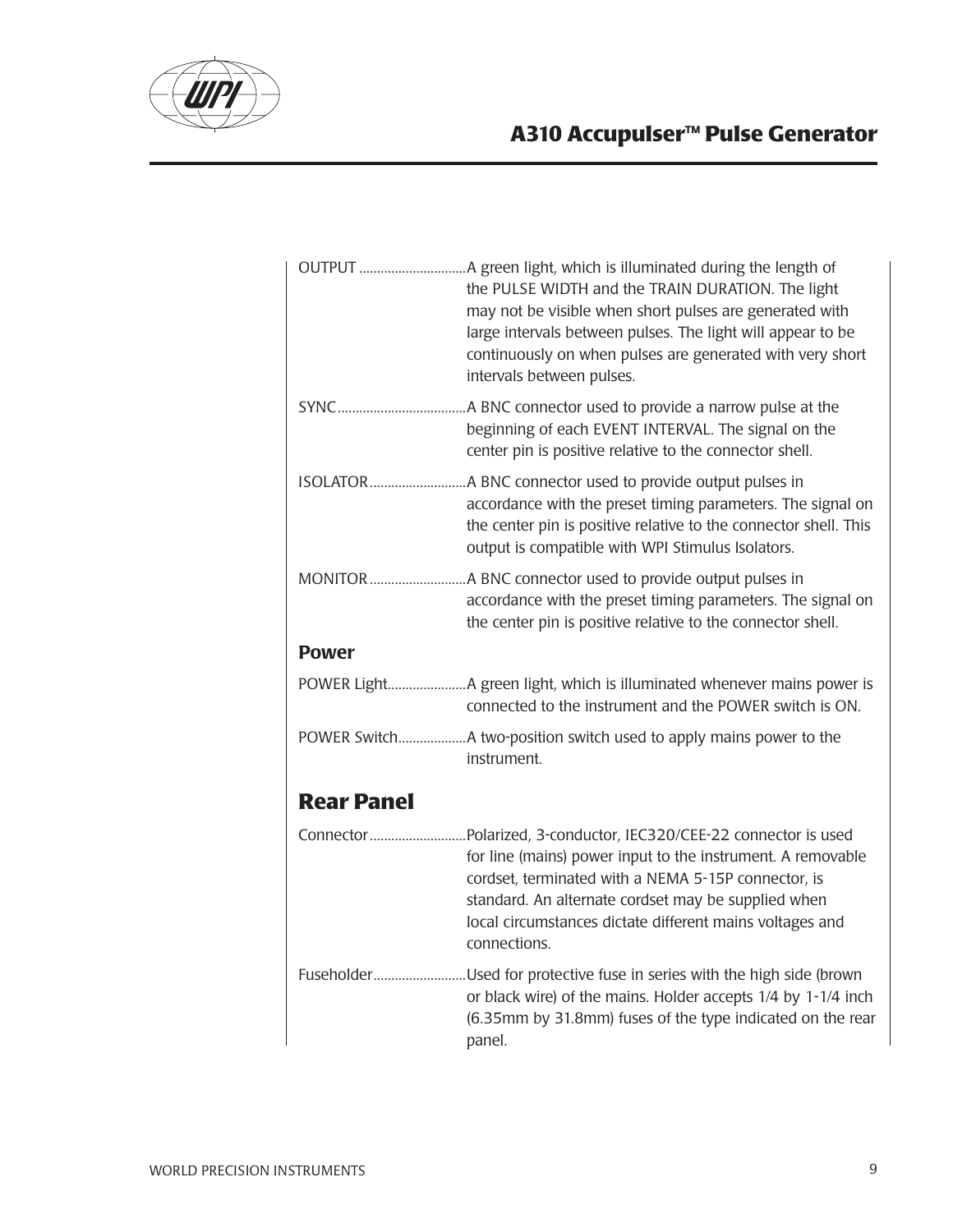

# **OPERATING DIRECTIONS**

The Model A310 Accupulser™ is designed to make the operation of the instrument as self-explanatory as possible. Extensive graphics are provided on the front panel to guide the user with the function of each of the controls and connectors. Before using the following instructions, it is recommended that the user should read about each panel component in the Controls, Indicators and Connectors section of this manual. The following operating directions are provided as typical instrument setups, that would result in valid operating modes.

### Pulse

In the pulse mode, the instrument provides single or double pulses of user set widths. The train generator is disabled by the user. In the single pulse mode, the pulse is delayed after the start of the event interval. In the double pulse mode, a second pulse is provided, starting at the same time as the event interval.

In the CONTINUOUS ON input mode, the time parameters for the event interval, the event delay and the pulse width are set on the panel controls by the user. In the EXT SYNC input mode, the internal clock is disabled and the event interval starts whenever an input sync pulse is applied. In the SINGLE EVENT mode, one event interval occurs for each push on the switch. In the EXT GATES input mode, the panel set event interval time is active as long as either of the gate signals is active. The EXT GATES feature allows the generation of a train of train pulses. At the OUTPUT SYNC connector, a narrow pulse is provided every time an event interval starts.

The output signal from the instrument is available at four different connectors. The time parameters at each of the connectors are identical. The differences among the outputs are due to the amplitude of the signal and the source/sink current capability of each circuit. These differences are described in the Specification section of this manual.

It is possible to set the panel controls so that conflicting timing parameters are provided. In order to assist the user, the VIOLATION light is illuminated for one second, whenever one time interval improperly overlaps another. As a further aid, the OUTPUT light is illuminated for the duration of every output pulse and train duration.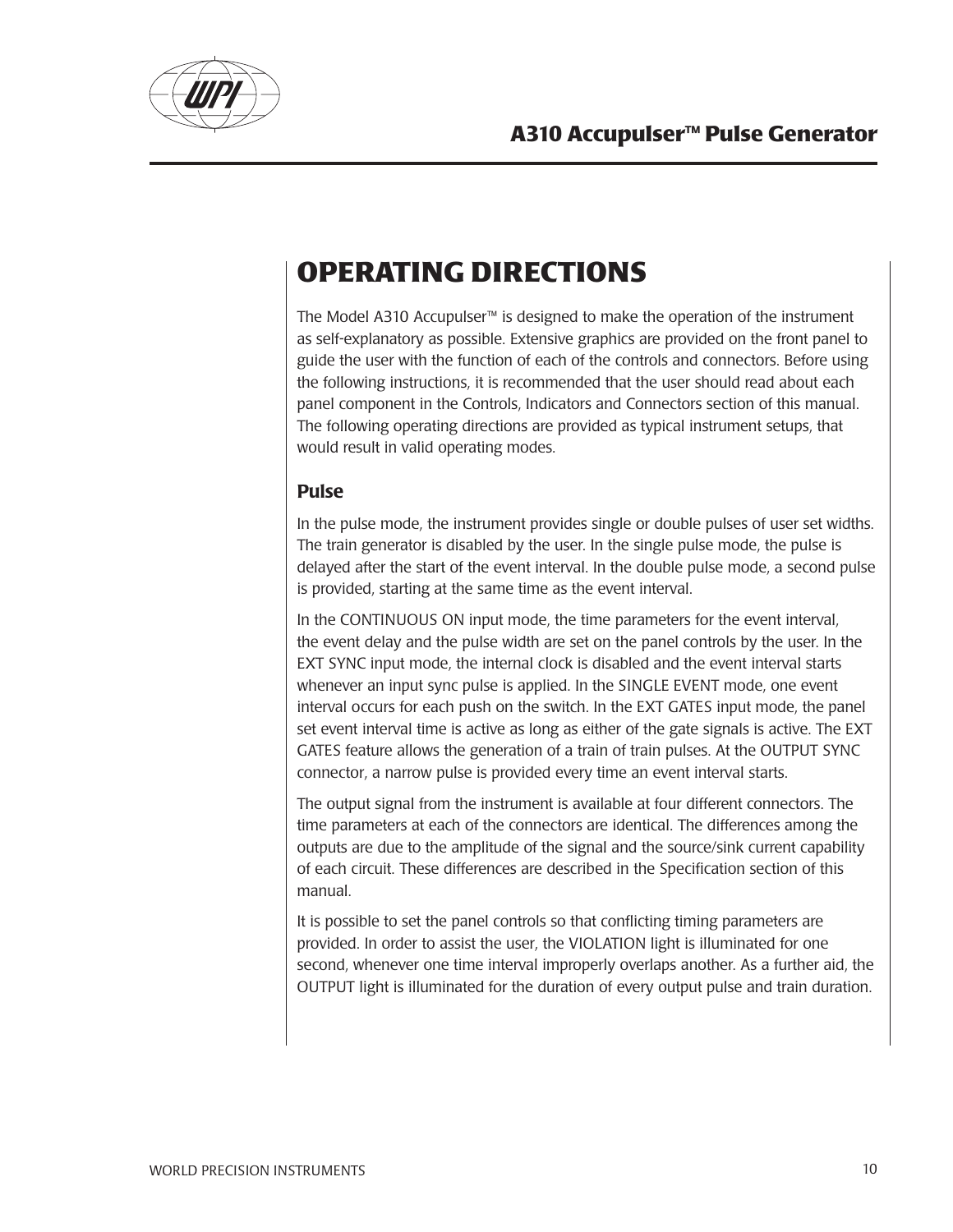





Vary the three PULSE GENERATOR dials and notice how the waveform timing follows the dial values. Note that the OUTPUT light is dimly lit, reflecting the fact that the pulse width is 1/18 of the event interval duration. Try to extend the pulse into the



next event interval. This may be accomplished by increasing the delay or increasing the pulse width or decreasing the event interval. As soon as the pulse width overlaps the beginning of the next interval, the VIOLATION light should illuminate.

Switch SINGLE/DOUBLE PULSE to DOUBLE and note that a second pulse appears as shown on Figure 2.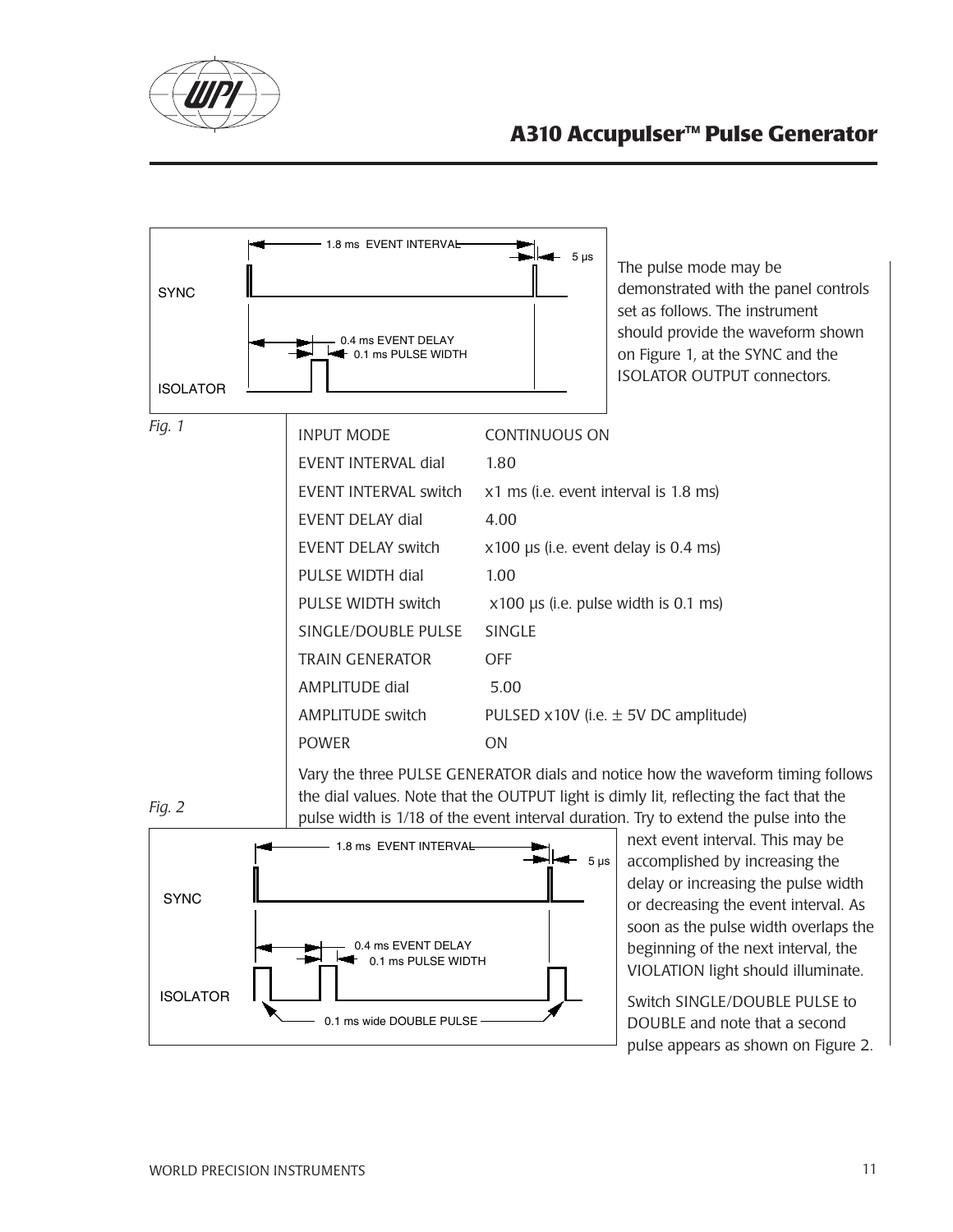

Change the output connection to the MONITOR connector. Note that the waveform timing does not change, but that the pulse amplitude more than doubles.

Change the output connection to the +VARIABLE connector. Again note, that the timing remains the same, but the amplitude drops to the previously set +5 volts. Vary the AMPLITUDE dial and notice how the amplitude follows the value on the dial. Switch the AMPLITUDE to PULSED x1V and the signal amplitude drops to 1/10 of the previously observed value. Switch the AMPLITUDE to DC x1V and the output changes to a steady voltage, which can still be varied with the AMPLITUDE dial. Switch AMPLITUDE to DC x10V and the output voltage increases ten-fold.

Change the output connection to the -VARIABLE connector. Repeat the steps of the previous paragraph and note that all the output conditions remain the same except that all the output voltages are negative.

Switch the INPUT MODE to EXT SYNC, then to SINGLE EVENT. In both modes the output signal goes to zero volts. Press the SINGLE EVENT button and note that a single event interval is generated from the output. Switch to EXT GATES. The output should still be zero. Short circuit the EXT GATES SWITCH connector and note that as long as the connection is held, the output produces waveforms. As soon as the connection is broken, the output returns to zero. The EXT SYNC and the EXT GATES VOLTAGE input modes can be verified by applying the appropriate signal to the connectors. For each EXT SYNC pulse, one event interval is generated. As long as the EXT GATES VOLTAGE is applied, the output will produce waveforms.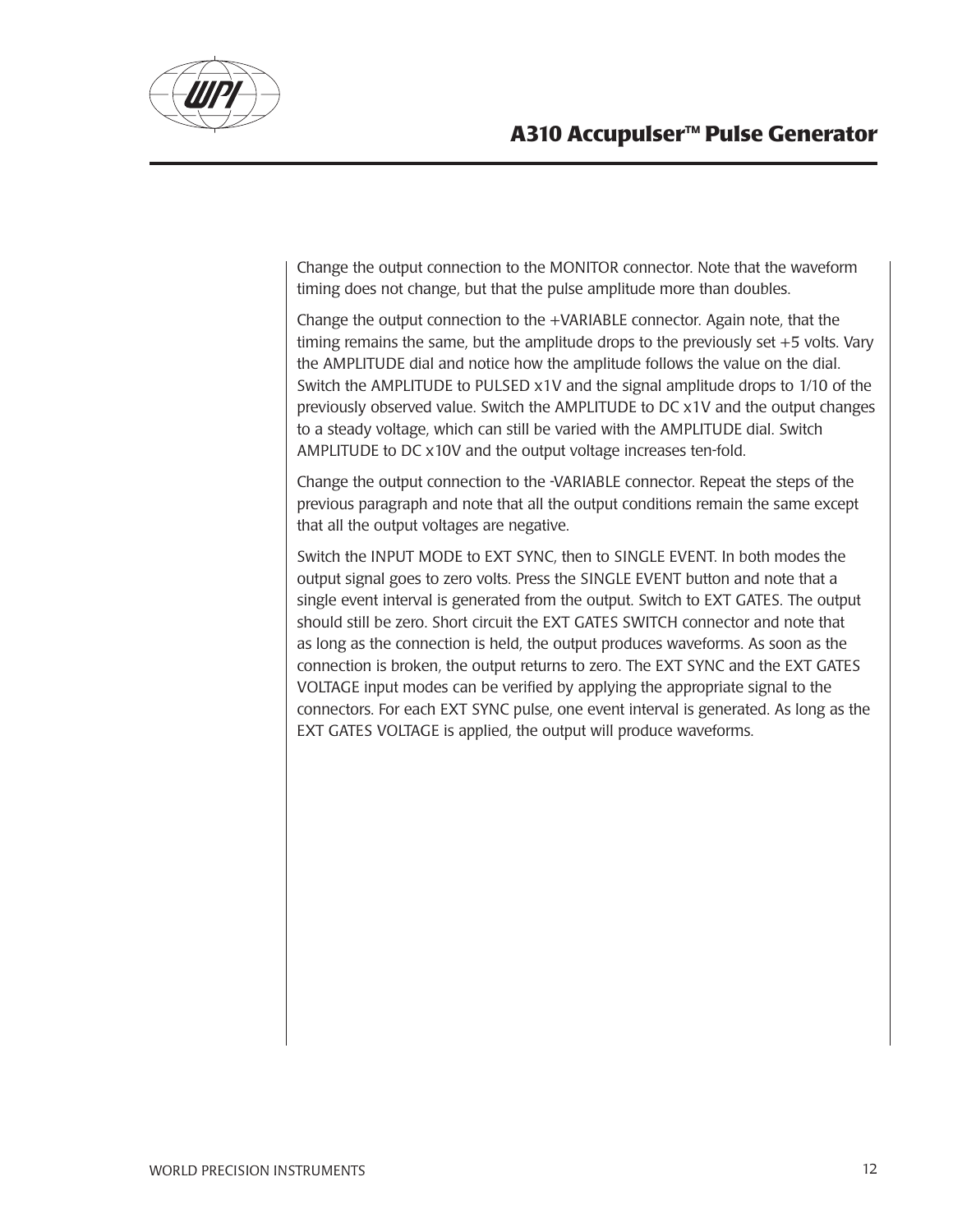

### Train

In the train mode, the instrument provides all the functions of the pulse mode. In addition, the single pulse can be expanded to a train of pulses. The double pulse at the beginning of the event interval, remains as one pulse. The violation function is



expanded to include overlapping train timing parameters.

The train mode may be demonstrated with the panel controls set as follows. The instrument should provide the waveform shown on Figure 3, at the ISOLATOR OUTPUT connector. The other outputs behave in the same manner as in the above kample.

| g. 3 |                              | described pulse mode ex                                            |
|------|------------------------------|--------------------------------------------------------------------|
|      | <b>INPUT MODE</b>            | <b>CONTINUOUS ON</b>                                               |
|      | EVENT INTERVAL dial          | 1.80                                                               |
|      | EVENT INTERVAL switch        | x1 ms (i.e. event interval is 1.8 ms)                              |
|      | EVENT DELAY dial             | 4.00                                                               |
|      | <b>EVENT DELAY switch</b>    | x100 µs (i.e. event delay is 0.4 ms)                               |
|      | PULSE WIDTH dial             | 1.00                                                               |
|      | PULSE WIDTH switch           | $x100$ µs (i.e. pulse width is 0.1 ms)                             |
|      | SINGLE/DOUBLE PULSE          | <b>DOUBLE</b>                                                      |
|      | <b>TRAIN GENERATOR</b>       | <b>ON</b>                                                          |
|      | <b>TRAIN DURATION dial</b>   | 1.05                                                               |
|      | <b>TRAIN DURATION switch</b> | x1 ms (i.e. train duration is 1.05 ms)                             |
|      | PULSE INTERVAL dial          | 2.00                                                               |
|      | PULSE INTERVAL switch        | x100 µs (i.e. pulse interval is 0.2 ms)                            |
|      | <b>POWER</b>                 | <b>ON</b>                                                          |
|      |                              | Van the two TDAIN CENEDATOR dials and notice how the waveform timi |

Vary the two TRAIN GENERATOR dials and notice how the waveform timing follows the dial values. Note that the OUTPUT light is now brighter than in the pulse mode example. This is due to the fact that the train duration plus the double pulse are 11.5/18 of the event interval duration.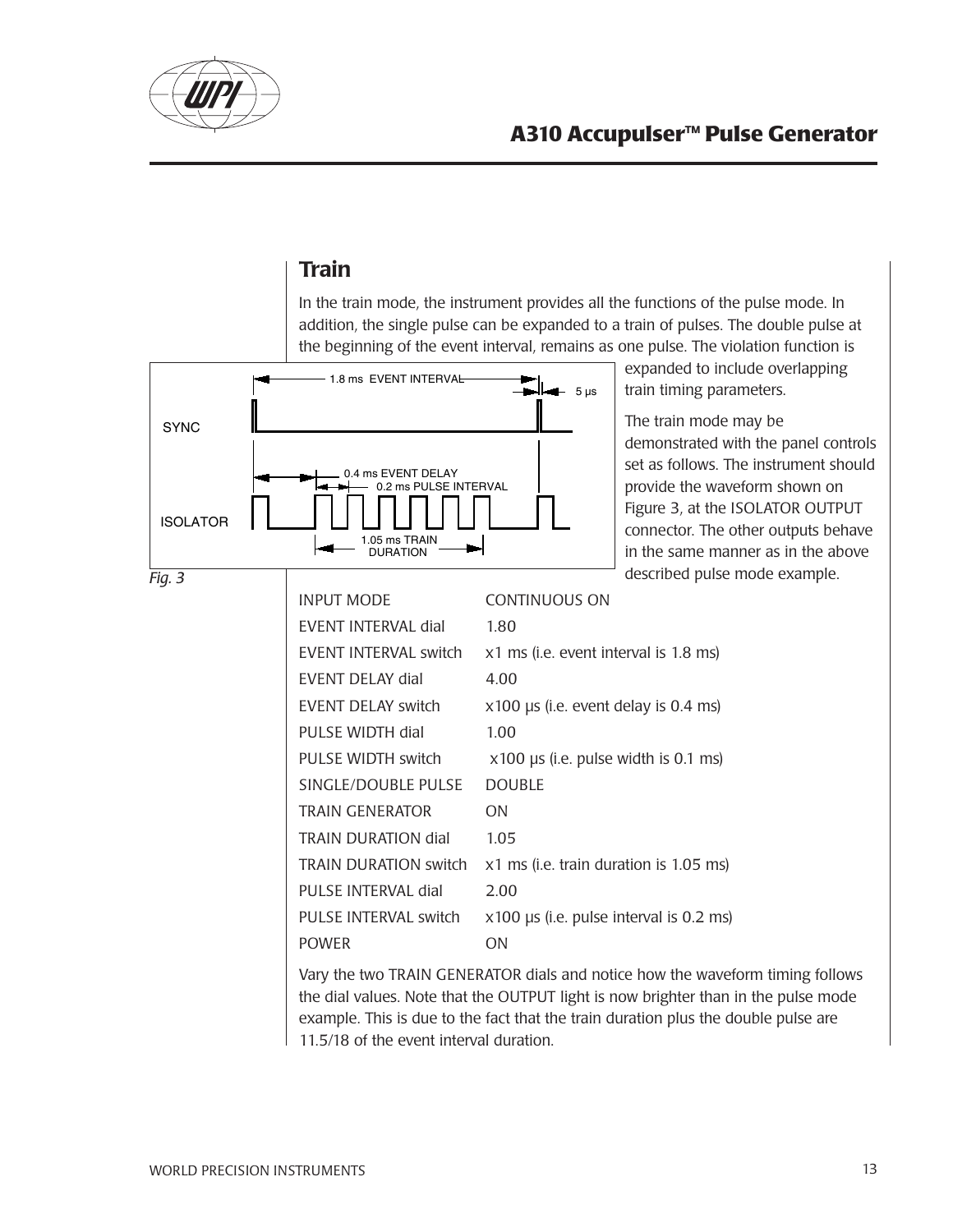



Try to extend the train duration into the next event interval. This may be accomplished by increasing the delay or increasing the train duration or decreasing the event interval. As soon as the train duration overlaps the beginning of the next interval, the VIOLATION light should illuminate. Increasing the pulse width to equal the pulse interval will also result in a violation.

With the above train timing parameters, five pulses fit into the train duration. Decrease the train duration and at some point, the number of pulses suddenly drops to four. The sudden change is due to the requirement that only full-width pulses are to be generated. Thus, it is normal that the preset train duration is shorter than the actual length.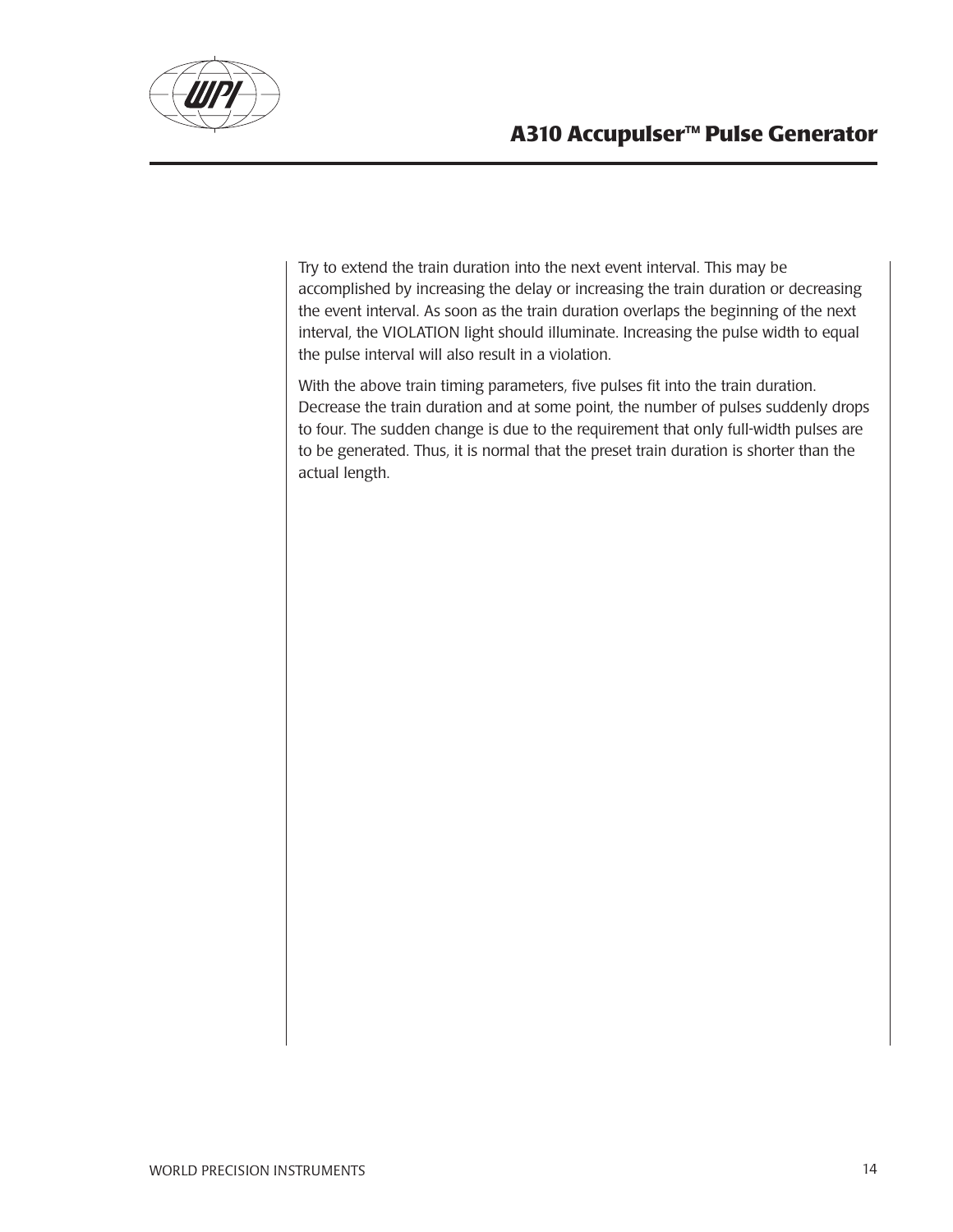

# **MAINTENANCE**

### **Cleaning**

*CAUTION: Do not use alcohol, aromatic hydrocarbons or chlorinated solvents for cleaning. They may adversely react with plastic materials used to manufacture the instrument.*

The exterior of this instrument may be cleaned periodically to remove dust, grease and other contamination. There is no need to clean the inside. Use a soft cloth dampened with a mild solution of detergent and water. Do not use abrasive cleaners.

### Test

The Model A310 Accupulser<sup>™</sup> can be tested by following the steps in the Operating Directions section of this manual. A different and more specific test is described below. To perform all the tests, a voltmeter and an oscilloscope will be required.

Set the front panel controls as follows:

| INPUT MODE             | <b>CONTINUOUS ON</b> |
|------------------------|----------------------|
| EVENT INTERVAL         | 10 <sub>s</sub>      |
| EVENT DELAY            | $550 \mu s$          |
| <b>PULSE WIDTH</b>     | 100 <sub>s</sub>     |
| SINGLE/DOUBLE PULSE    | SINGLE PULSE         |
| <b>TRAIN GENERATOR</b> | OFF                  |
| AMPLITUDE dial         | 10.00                |
| AMPLITUDE switch       | PULSED x10V          |

### Switch POWER to ON

Verify during the waveform "on" cycle, with the voltmeter, that the given voltages exist at each connector.

| -VARIABLE | $-10$ VDC            |
|-----------|----------------------|
| +VARIABLE | $+10$ VDC            |
| MONITOR   | $+10$ to $+15$ VDC   |
| ISOLATOR  | $+3.5$ to $+5.1$ VDC |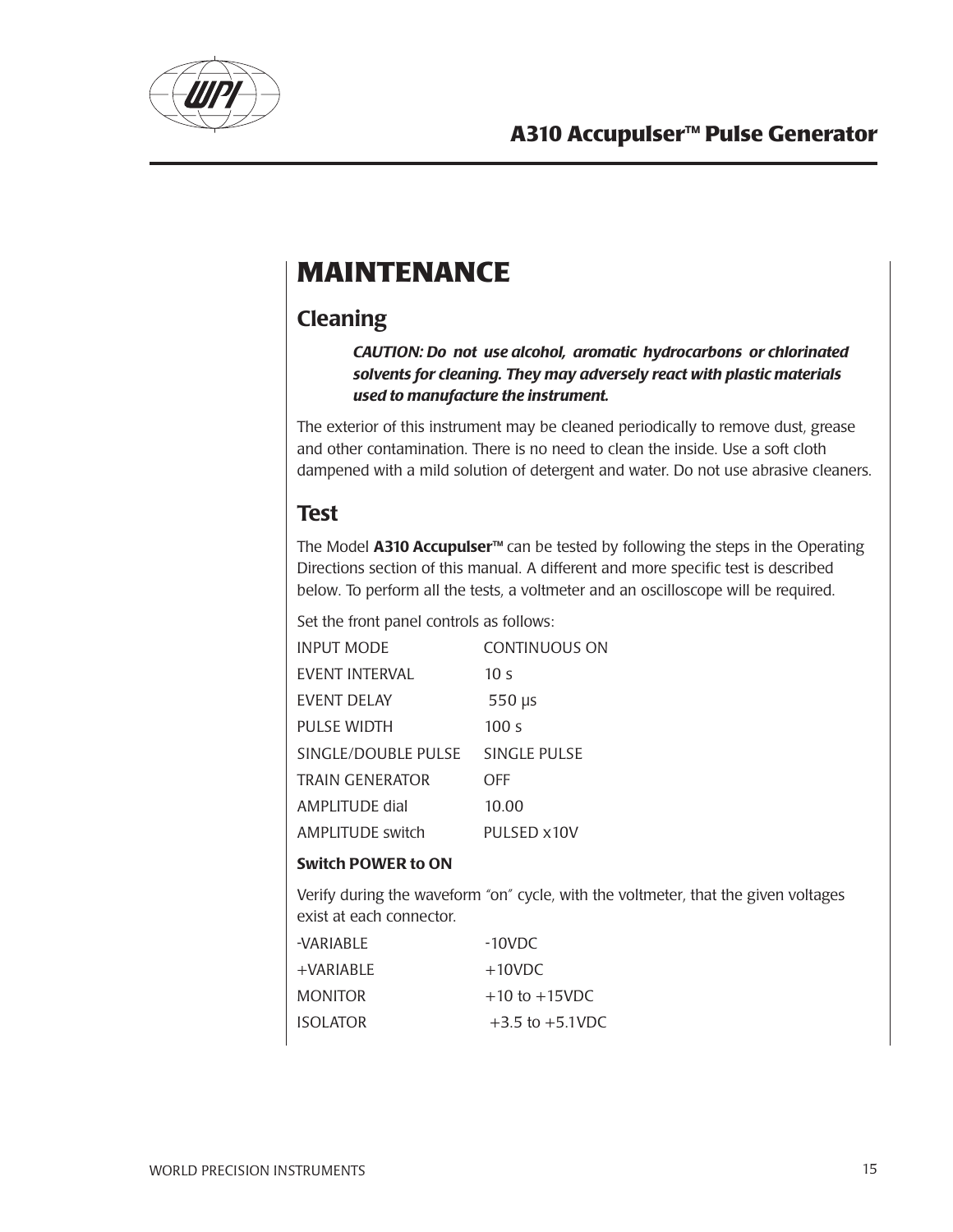

### **A310 Accupulser™ Pulse Generator**

Also verify that,

POWER light is on VIOLATION light is flashing 1s on and 9s off OUTPUT light is on when any output is on

Vary the AMPLITUDE dial and verify with the voltmeter that both the -VARIABLE and the +VARIABLE outputs follow the value on the dial.

Switch the AMPLITUDE to PULSED x1V and again verify with the voltmeter that both the -VARIABLE and the +VARIABLE outputs follow the value on the dial.

Reset the front panel controls as follows:

| $1 \text{ ms}$            |
|---------------------------|
| $550 \,\mu s$             |
| $100 \mu s$               |
| ON                        |
| $450 \,\mu s$             |
| $200 \text{ }\mu\text{s}$ |
|                           |

Connect the oscilloscope. If a two channel instrument is available, it is recommended that the SYNC output is connected to channel one and the alternate output to channel two. The oscilloscope trigger should be taken from channel one. Verify that the above set waveforms are provided from each of the following connectors:

-VARIABLE +VARIABLE MONITOR ISOLATOR

Also verify that,

The OUTPUT SYNC connector provides approximately 5 µs wide pulses POWER light is on VIOLATION light is continuously on

Reduce the TRAIN DURATION to 300 µs and note, that while passing 400 µs, the VIOLATION light goes off and the third pulse disappears.

Switch from SINGLE PULSE to DOUBLE PULSE and note that an extra pulse appears at the same time as the beginning of the SYNC pulse.

Switch INPUT MODE to SINGLE EVENT and note on the oscilloscope that the output goes to zero.

Press the SINGLE EVENT button and note that one and only one waveform is generated from the outputs.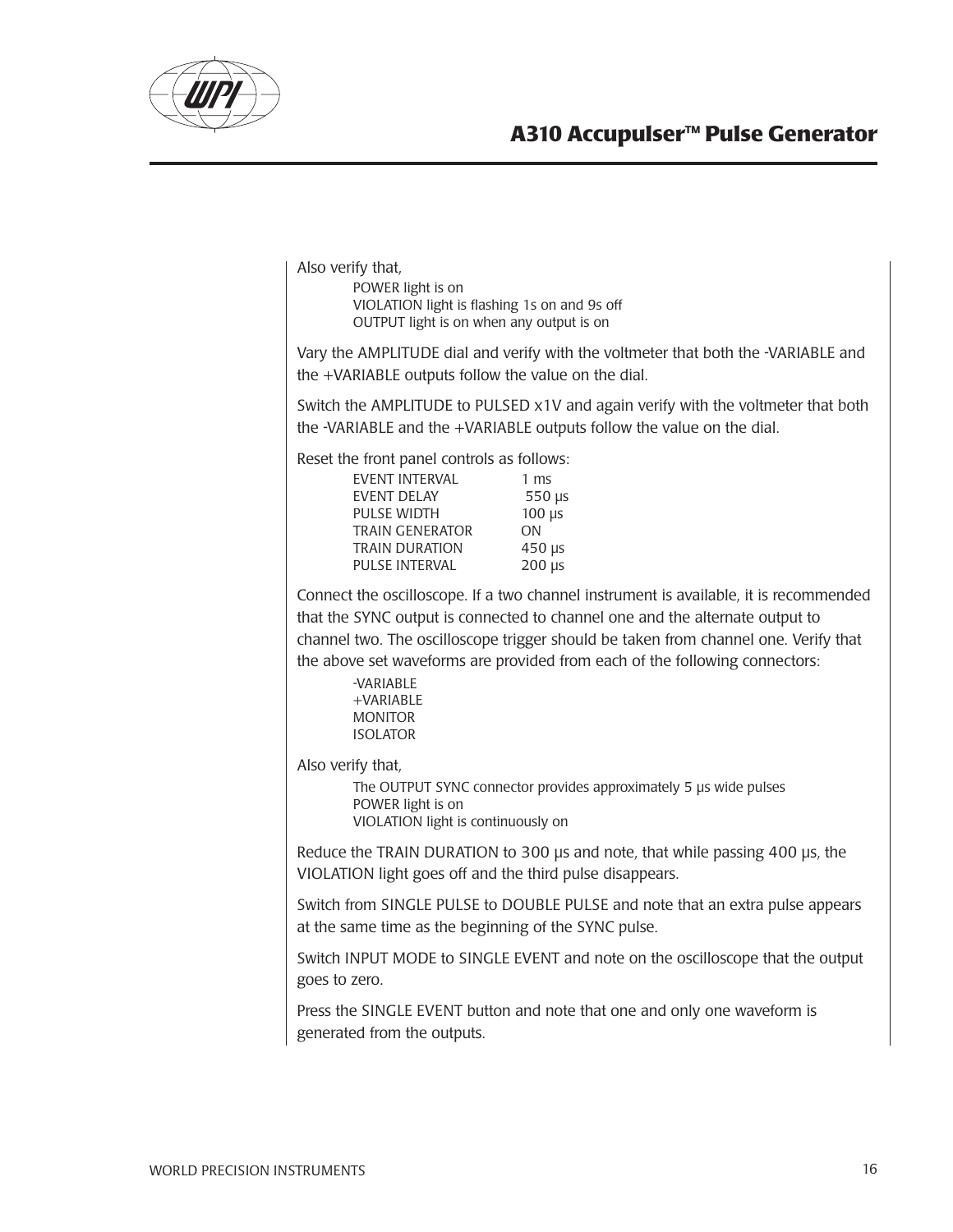

# **SPECIFICATIONS**

|                                                        | Timing Parameters  accuracy better than 1% of set value, each parameter is<br>continuously variable, through two orders of magnitude,<br>in six ranges                                                                                         |
|--------------------------------------------------------|------------------------------------------------------------------------------------------------------------------------------------------------------------------------------------------------------------------------------------------------|
| EVENT INTERVAL 100 µs to 1000 s                        |                                                                                                                                                                                                                                                |
| EVENT DELAY 10 µs to 100 s                             |                                                                                                                                                                                                                                                |
| PULSE WIDTH 10 µs to 100 s                             |                                                                                                                                                                                                                                                |
| TRAIN DURATION  100 µs to 1000 s                       |                                                                                                                                                                                                                                                |
|                                                        |                                                                                                                                                                                                                                                |
| <b>Inputs</b>                                          |                                                                                                                                                                                                                                                |
|                                                        | EXT SYNC  accepts 1µs minimum pulses<br>TTL, CMOS, RS232C compatible                                                                                                                                                                           |
| EXT GATES VOLTAGE accepts 1 $\mu$ s to $\infty$ pulses | TTL, CMOS, RS232C compatible                                                                                                                                                                                                                   |
|                                                        | EXT GATES SWITCH any switch closure, 5 mA max source                                                                                                                                                                                           |
| <b>Outputs</b>                                         |                                                                                                                                                                                                                                                |
|                                                        | source                                                                                                                                                                                                                                         |
|                                                        | ISOLATOR TTL & 5V CMOS compatible, 20 mA max sink and source                                                                                                                                                                                   |
|                                                        |                                                                                                                                                                                                                                                |
|                                                        | +VARIABLE/-VARIABLE  0 to ±1 V low range, 1 mV resolution<br>0 to $\pm$ 10 V high range, 10 mV resolution<br>5 mA max sink and source<br><500 µV PULSED noise @ 100 kHz band width<br><500 µV DC noise, wide band<br><1 ohm output impedance   |
|                                                        |                                                                                                                                                                                                                                                |
|                                                        | phase, 50/60 Hz, 20 VA                                                                                                                                                                                                                         |
|                                                        | Temperature  10° C (50° F) to 40° C (104° F)<br><b>Dimensions</b> Height: 134 mm (5.25 in.) plus 16 mm (0.6 in.)<br>removable bail<br>Width: 432 mm (17.0 in.)<br>Depth: 242 mm (9.5 in.)<br>Mountable in standard ANSI/EIA RS310C 19 in. rack |
|                                                        |                                                                                                                                                                                                                                                |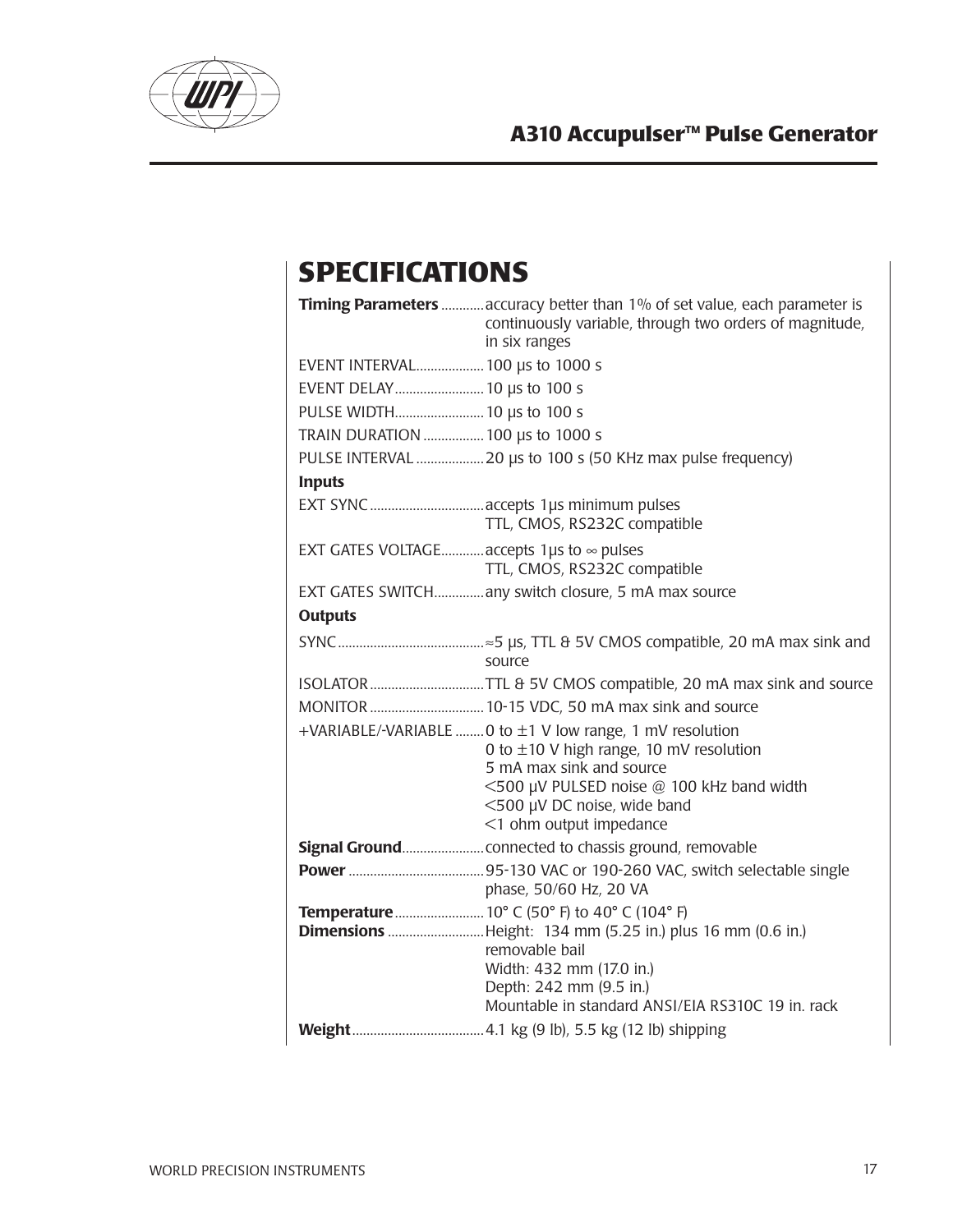

## **Warranty**

WPI (World Precision Instruments, Inc.) warrants to the original purchaser that this equipment, including its components and parts, shall be free from defects in material and workmanship for a period of one year\* from the date of receipt. WPI's obligation under this warranty shall be limited to repair or replacement, at WPI's option, of the equipment or defective components or parts upon receipt thereof f.o.b. WPI, Sarasota, Florida U.S.A. Return of a repaired instrument shall be f.o.b. Sarasota.

The above warranty is contingent upon normal usage and does not cover products which have been modified without WPI's approval or which have been subjected to unusual physical or electrical stress or on which the original identification marks have been removed or altered. The above warranty will not apply if adjustment, repair or parts replacement is required because of accident, neglect, misuse, failure of electric power, air conditioning, humidity control, or causes other than normal and ordinary usage.

To the extent that any of its equipment is furnished by a manufacturer other than WPI, the foregoing warranty shall be applicable only to the extent of the warranty furnished by such other manufacturer. This warranty will not apply to appearance terms, such as knobs, handles, dials or the like.

WPI makes no warranty of any kind, express or implied or statutory, including without limitation any warranties of merchantability and/or fitness for a particular purpose. WPI shall not be liable for any damages, whether direct, indirect, special or consequential arising from a failure of this product to operate in the manner desired by the user. WPI shall not be liable for any damage to data or property that may be caused directly or indirectly by use of this product.

### **Claims and Returns**

• Inspect all shipments upon receipt. Missing cartons or obvious damage to cartons should be noted on the delivery receipt before signing. Concealed loss or damage should be reported at once to the carrier and an inspection requested. All claims for shortage or damage must be made within 10 days after receipt of shipment. Claims for lost shipments must be made within 30 days of invoice or other notification of shipment. Please save damaged or pilfered cartons until claim settles. In some instances, photographic documentation may be required. Some items are time sensitive; WPI assumes no extended warranty or any liability for use beyond the date specified on the container.

• WPI cannot be held responsible for items damaged in shipment en route to us. Please enclose merchandise in its original shipping container to avoid damage from handling. We recommend that you insure merchandise when shipping. The customer is responsible for paying shipping expenses including adequate insurance on all items returned.

• Do not return any goods to WPI without obtaining prior approval and instructions (RMA#) from our returns department. Goods returned unauthorized or by collect freight may be refused. The RMA# must be clearly displayed on the outside of the box, or the package will not be accepted. Please contact the RMA department for a request form.

• Goods returned for repair must be reasonably clean and free of hazardous materials.

• A handling fee is charged for goods returned for exchange or credit. This fee may add up to 25% of the sale price depending on the condition of the item. Goods ordered in error are also subject to the handling fee.

- Equipment which was built as a special order cannot be returned.
- Always refer to the RMA# when contacting WPI to obtain a status of your returned item.
- For any other issues regarding a claim or return, please contact the RMA department

*Warning: This equipment is not designed or intended for use on humans.*

## *World Precision Instruments, Inc.*

UK: Astonbury Farm Business Centre • Aston, Stevenage, Hertfordshire SG2 7EG • Tel: 01438-880025 • Fax: 01438-880026 • E-mail: wpiuk@wpi-europe.com International Trade Center, 175 Sarasota Center Blvd., Sarasota FL 34240-9258 Tel: 941-371-1003 • Fax: 941-377-5428 • E-mail: sales@wpiinc.com **Germany:** Liegnitzer Str. 15, D-10999 Berlin • Tel: 030-6188845 • Fax: 030-6188670 • E-mail: wpide@wpi-europe.com

*\* Electrodes, batteries and other consumable parts are warranted for 30 days only from the date on which the customer receives these items.*